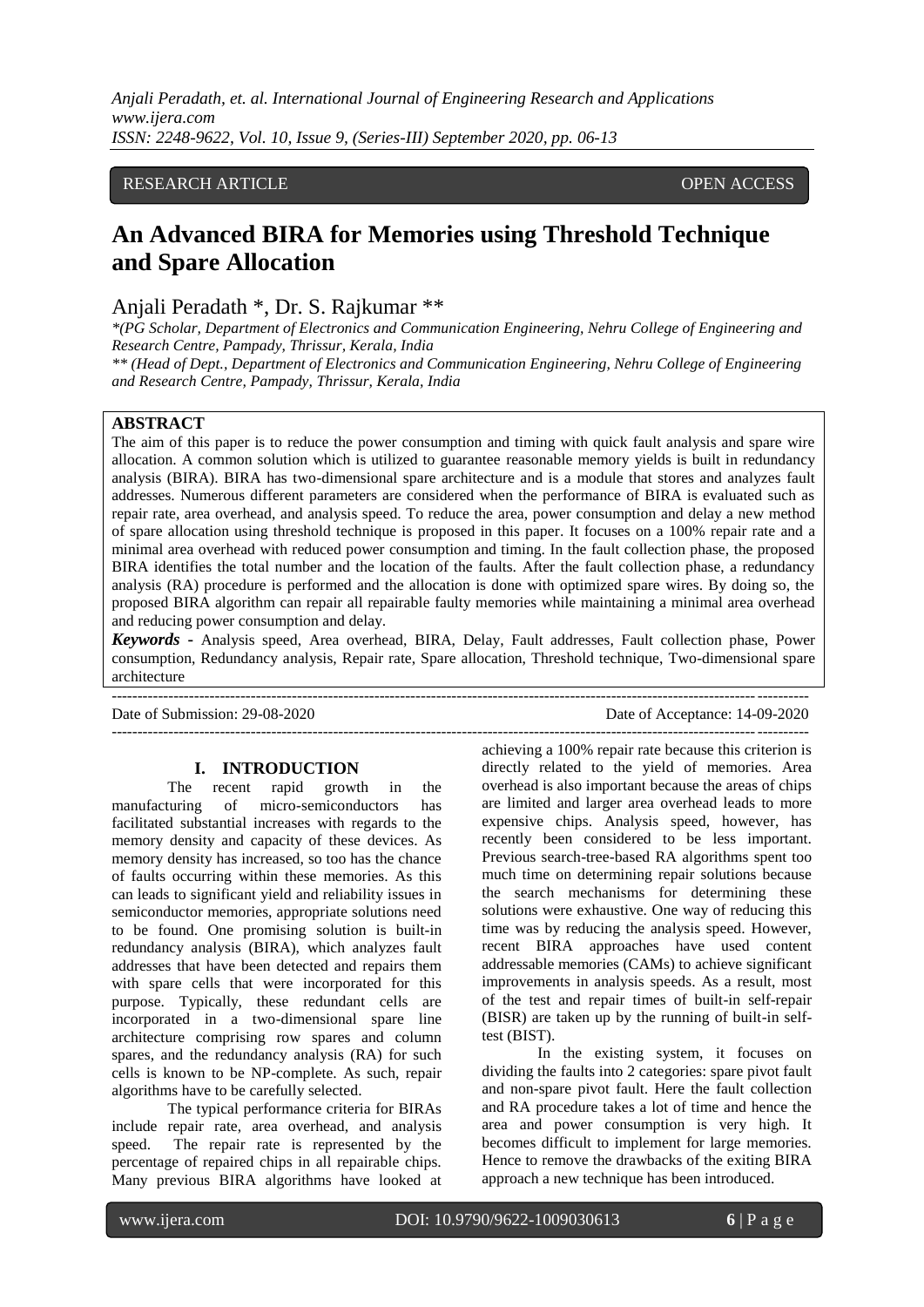In order to enhance the area overhead and achieve a 100% repair rate, a BIRA approach with Threshold technique has been proposed. In order to minimize the area overhead, delay and power consumption a threshold based technique has been introduced. In the Threshold technique, a threshold limit is kept. All the rows having faults greater than the threshold will get replaced parallely. The Fault collection phase followed by the RA procedure becomes quick. The faulty memory addresses are quickly replaced with spare wires hence correcting the memory.

## **II. LITERATURE REVIEW**

Lee et.al <sup>[1]</sup> proposed an MBISR generator called BRAINS+, which automatically generates register transfer level MBISR circuits for SoC designers. The MBISR circuit enhances the essential spare pivoting algorithm, with a more flexible spare architecture which is based on a redundancy analysis (RA) algorithm, which can fit failure patterns more efficiently by configuring the same spare to a row, a column, or a rectangle .The MBISR can easily be applied to multiple memories with a distributed RA scheme, with its zero test-time penalty and low area overhead. **Habiby et.al [2]** has implemented BIRA by flipping-analyzers breaks down the analysis process into two phases without any complicated FSM to load different solutions to BIRA. This method achieves low area overhead in memories and a short analysis time with symmetric redundancy configuration. Compared with other parallel BIRAs, proposed method can save 50% of area overhead. Also it is faster than Intelligent Solve First and ESP methods. **Kang et.al [3]** explores the BIRA that minimizes area overhead by utilizing a part of the spare memory as an address mapping table (AMT). The reduced addresses produced by the AMT are used to reduce the extra hardware overhead and are stored in content-addressable memories (CAMs) and used in the RA procedure. By using an exhaustive search RA algorithm, the proposed BIRA can achieve an optimal repair rate. The experimental results show that the previous state-of-the-art BIRA with an optimal repair rate requires a larger area overhead than that of the proposed BIRA. **Oh et.al [4]** discussed that in order to improve area overhead and analysis speed, we propose a BIRA architecture and RA (redundancy analysis) algorithm using a fault-free region in embedded memory instead of deploying extra CAMs. The proposed RA algorithm stores faulty cell addresses in the fault free region and achieves a very high repair rate and brings a significant area reduction. By using its own memory instead of shared CAMs,it allows a parallel memory test. **Kim et.al [5]** investigated that the proposed BIRA uses

various types of spares and can achieve a higher yield than a simple row and column spare structure. Herein, a BIRA that can achieve an optimal repair rate using various spare types is proposed. This analyzer can exhaustively search global and local spare types. A fault-storing content-addressable memory (CAM) structure that is small and collects faults efficiently is also proposed in this paper. The experimental results shows a short analysis time and a high repair rate with a small hardware overhead.

#### **III. BACKGROUND WORK 3.1 Background - Spare Pivot Faults**

 All faults are classified into two groups: spare pivot faults and non-spare pivot faults. During the fault collection phase, if a newly detected fault has a unique row address and column address compared to the collected faults, then the fault becomes a spare pivot fault. Therefore, spare pivot faults do not share row and column addresses with each other. All faults except spare pivot faults are defined as non-spare pivot faults. After a spare pivot set is decided, every non-spare pivot fault should share its row or column address with at least one of the spare pivot fault.

Figure 1 shows an example of a faulty memory with two row spares and two column spares. In this example, there are eight faults into an 8-by-8 memory array. A fault detection order is shown in as a number in the top left corner of each fault. At the end of the fault collection phase, the first, second, fifth, and sixth detected faults make the set of spare pivot faults, {(2, 1), (5, 3), (1, 4), (7, 7)}, which is depicted as red-highlighted faults.

Because each of these four faults has unique row and column addresses, and every nonspare pivot faults shares a row or column address with one or more of the faults in the set, this set of faults meets the conditions of the spare pivot set.



**Figure 1:** Example of the set of spare pivot faults.

#### **3.2 Motivation**

 The most critical concern about spare pivot faults is that, if the number of spare pivot faults is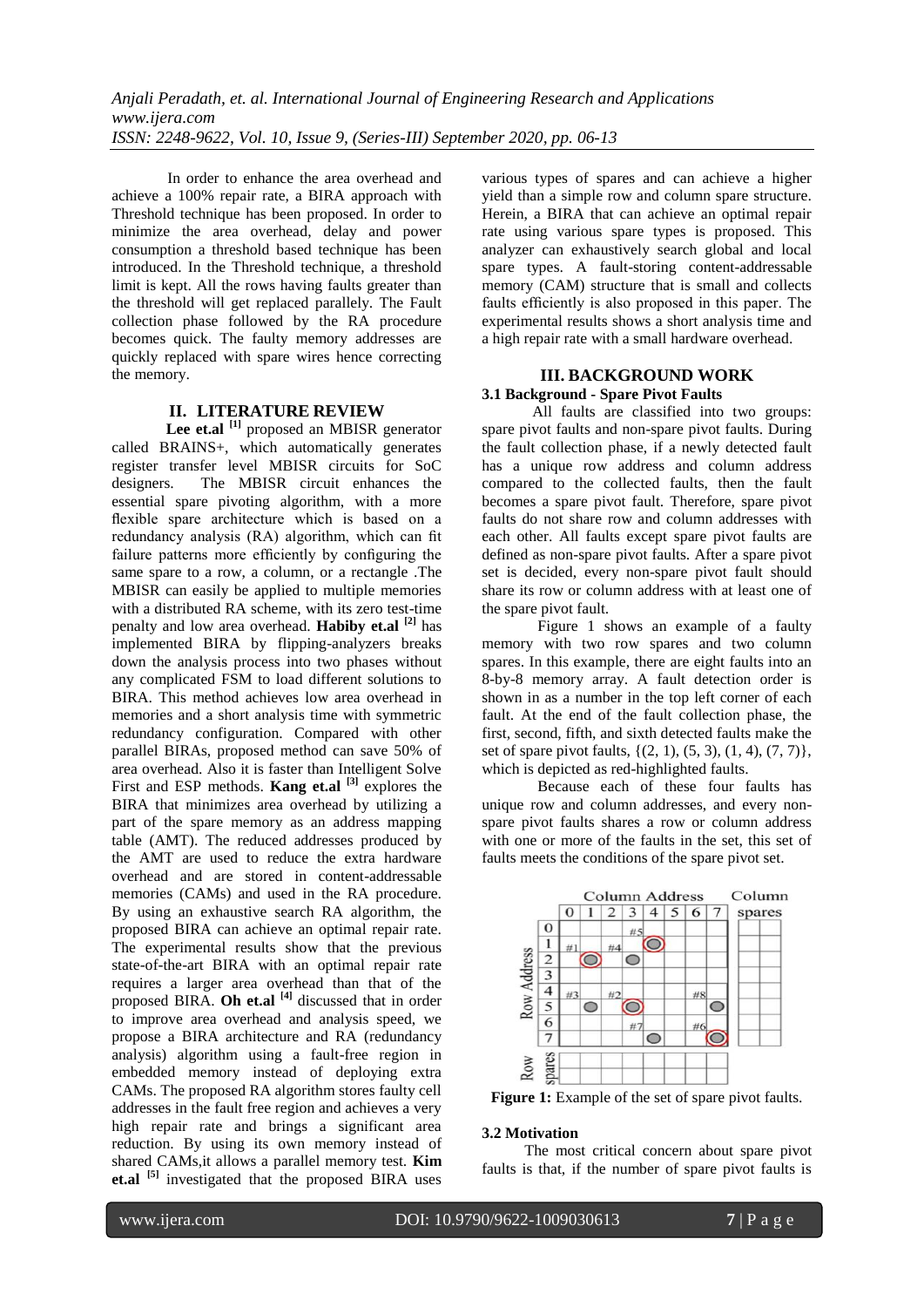greater than the number of total spares, then the faulty memory cannot be repaired. At least one spare line should be allocated to each spare pivot fault, because of the uniqueness of the row and column addresses. As a result, the maximum number of spare pivot faults is the same as the number of total spares.

Let the numbers of row spares and column spares be represented by  $R_s$  and  $C_s$ , respectively. The maximum number of spare pivot faults is then  $R_s + C_s$ , and the maximum number of non-spare pivot faults is  $(C_s-1) + C_s(R_s-1)$ . The importance of spare pivot faults is much greater than non-spare pivot faults in RA procedures.

#### **3.3 Fault Collection**

 The proposed fault collection logic stores all faulty information. Figure 2 depicts the proposed CAM structure, which can be classified into three areas: spare pivot area, a cross-fault area, and a solution area.

The spare pivot area collects raw data from the spare pivot addresses, while the BIST tests the memory arrays.

| Spare pivot<br>area |                        |                   |       | Cross-fault<br>area | Solution<br>area |       |             |              |
|---------------------|------------------------|-------------------|-------|---------------------|------------------|-------|-------------|--------------|
| Enable<br>flag      | Row<br>address         | Column<br>address | $R_I$ | $R_2$               | $R_3$            | $R_k$ | Row<br>sol. | Col.<br>sol. |
|                     | $R_{I}$                | $C_I$             |       |                     |                  |       |             |              |
|                     | $R_2$                  | C <sub>2</sub>    |       |                     |                  |       |             |              |
|                     | $R_{3}$                | $C_3$             |       |                     |                  |       |             |              |
|                     | $R_k$                  | $C_k$             |       |                     |                  |       |             |              |
| 1 bit               | log <sub>2</sub> M bit | $log_2N$ bit      |       |                     | $k$ bit          |       | 1 bit       | 1 bit        |

**Figure 2:** Proposed fault-storing CAM structure.

A certain type of non-spare pivot fault disturbs the repair decision by simultaneously sharing its row address with one spare pivot fault and its column address with another spare pivot fault; this is defined as a cross-fault. For a 100% repair rate, the information of cross-faults should be highlighted, because it affects the repair decisions of two different spare pivot faults.

#### **3.4 Redundancy Analysis**

 After the fault collection process, the proposed BIRA algorithm determines which addresses can be repair solutions. In order to obtain a 100% repair rate, an exhaustive search algorithm is adopted using the information of the fault-storing CAM. For the sake of convenience, non-spare pivot faults that are not cross-faults are defined as tailfaults in this paper. The goal of the exhaustive search is to cover all of the 1 bit in the cross-fault area. The first step in this process is choosing  $C_a$ 

column addresses in the spare pivot area, and the next step is checking all of the covered parts in the cross-fault area from choosing  $C_a$  column addresses and repair decisions of the solution area. If the uncovered parts in the cross-fault area can be covered by  $R_a$  row spares, then the faulty memory can be repaired. The final step is to store the repair solution into the solution area.

## **IV. PROPOSED BIRA APPROACH 4.1 Scheme of the Memory BISR**

 This BISR consisted of a BIST and a BIRA. The BIST generates test patterns that allow for faulty cells within a memory array to be detected. When a faulty cell is detected, the BIST sends the fault address to the BIRA. The fault address is then stored within the fault collection logic of the BIRA. If the BIRA uses CAMs for the fault collection, the incoming fault address can be compared with the stored fault addresses within one clock cycle. After this test process, the BIRA algorithm performs a RA procedure based on the information collected about the faults. If a repair solution is possible, the BIRA algorithm provides it and updates the RA status, which indicates whether the faulty memory can be repaired. The block diagram of a memory BISR is shown in figure 3.



**Figure 3:** Block diagram of a memory BISR.

#### **4.2 Spare Wire allocation using Threshold Technique**

 The figure 4 shows the block diagram of the spare wire allocation using Threshold technique. There are three blocks: The LFSR, Memory and the Self-Repair block.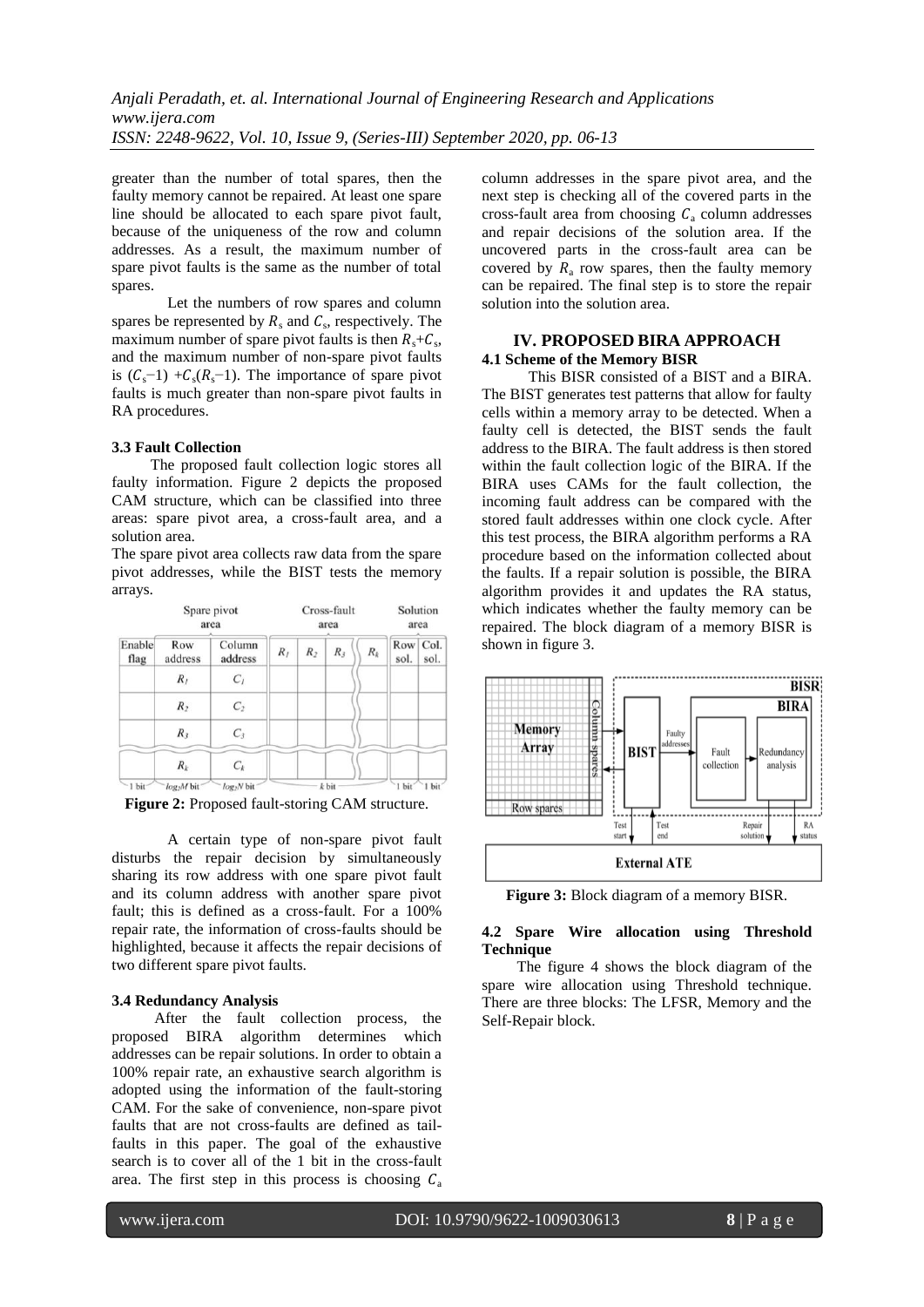

**Figure 4:** Block diagram of Spare Wire allocation using Threshold Technique.

The test pattern is generated from the 8- bit LFSR. The LFSR output which is "Data in" is the input to the memory which is the circuit under test. Memory can either Read or Write. When "Write" is given, the original data gets stored and when "Read" is given the injected fault is seen in the memory. The original data is represented as "Data out" and faulty data is represented as "Data out f". While testing, the original data will be stored in the memory. While reading the data, the original data, faulty data and corresponding address of both the data are obtained. Comparison is done in the Response Analyzer and the faulty address is obtained. Then using Threshold technique the allocation is done with optimized spare wires.



**Figure 5:** Example of spare wire allocation using threshold technique.

Figure 5 shows an example of a faulty memory. In this example, there are ten faults into an 8-by-8 memory array. In the second, fourth and eighth row, the  $2<sup>nd</sup>$ ,4<sup>th</sup> and 5<sup>th</sup> bits are faulty and in the seventh row the  $3<sup>rd</sup>$  bit is faulty. Once the number of faults and the faulty locations are found they have to be replaced with spare wires. In the Threshold technique, a threshold limit is kept. In this example the threshold is kept as 2. All the rows having faults greater than 2 will get replaced parallelly. That is the second, fourth and eighth row will get replaced. The seventh row will still be left out as it has only 1 fault which is less than the threshold. Now the spare column is allocated for column 3. Hence all the faulty addresses are corrected using the threshold based approach resulting in reduced area, delay and power consumption.

## **V. RESULT AND DISCUSSION**

#### **5.1 PROPOSED SYSTEM 5.1.1 Area**

The Figure 6 represents the Area (166 total equivalent gate count for design) obtained from Xilinx Software for proposed system.

| <b>Device Utilization Summary</b>              |             |                  |                    |         |  |  |  |  |  |  |  |
|------------------------------------------------|-------------|------------------|--------------------|---------|--|--|--|--|--|--|--|
| <b>Logic Utilization</b>                       | <b>Used</b> | <b>Available</b> | <b>Utilization</b> | Note(s) |  |  |  |  |  |  |  |
| Number of Slice Flip Flops                     | 8           | 13,824           | $1\%$              |         |  |  |  |  |  |  |  |
| Number of 4 input LUTs                         | 17          | 13,824           | $1\%$              |         |  |  |  |  |  |  |  |
| <b>Logic Distribution</b>                      |             |                  |                    |         |  |  |  |  |  |  |  |
| Number of occupied Slices                      | 16          | 6.912            | $1\%$              |         |  |  |  |  |  |  |  |
| Number of Slices containing only related logic | 16          | 16               | 100%               |         |  |  |  |  |  |  |  |
| Number of Slices containing unrelated logic    | 0           | 16               | 0%                 |         |  |  |  |  |  |  |  |
| <b>Total Number of 4 input LUTs</b>            | 17          | 13,824           | $1\%$              |         |  |  |  |  |  |  |  |
| Number of bonded IOBs                          | 249         | 510              | 48%                |         |  |  |  |  |  |  |  |
| Number of GCLKs                                |             | 4                | 25%                |         |  |  |  |  |  |  |  |
| Number of GCLKIOBs                             |             | 4                | 25%                |         |  |  |  |  |  |  |  |
| Total equivalent gate count for design         | <b>166</b>  |                  |                    |         |  |  |  |  |  |  |  |
| Additional JTAG gate count for IOBs            | 12,000      |                  |                    |         |  |  |  |  |  |  |  |

**Figure 6:** Area of proposed system.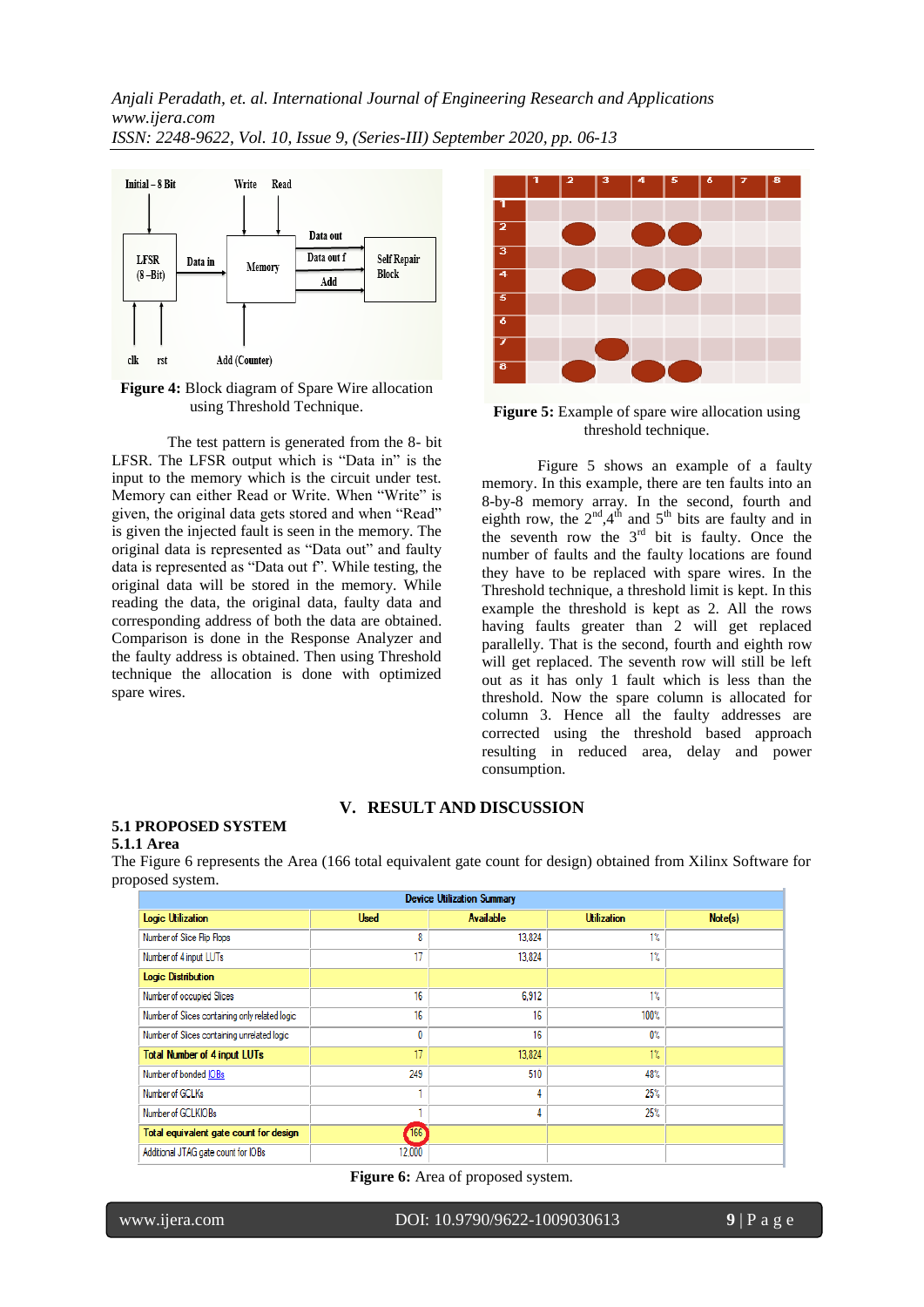## **5.1.2 Delay**

The Figure 7 represents the Delay (3.140 ns) obtained from Xilinx Software for proposed system.

```
Timing Summary:
---------------
Speed Grade: -7
  Minimum period: 3.140ns) (Maximum Frequency: 318.471MHz)
  Minimum input arrival time before clock: No path found
  Maximum output required time after clock: 6.500ns
  Maximum combinational path delay: No path found
```
Figure 7: Delay of proposed system.

## **5.1.3 Power**

The Figure 8 represents the Power (122 mW) obtained from Xilinx Software for proposed system.

| Power summary:                     | I(mA)          | P(mW)            |
|------------------------------------|----------------|------------------|
| Total estimated power consumption: |                | $\mathbf{w}$     |
|                                    |                |                  |
| Vecint 1.80V:                      | 64             | 115              |
| Vcco33 3.30V:                      | $\overline{2}$ |                  |
|                                    |                |                  |
| Clocks:                            | 41             | 73               |
| <b>Inputs:</b>                     | 8              | 15               |
| Logic:                             | $\bf{0}$       | $\pmb{0}$        |
| <b>Outputs:</b>                    |                |                  |
| Vcco33                             | $\bf{0}$       | $\boldsymbol{0}$ |
| Signals:                           | $\bf{0}$       | $\boldsymbol{0}$ |
|                                    |                |                  |
| Quiescent Vccint 1.80V:            | 15             | $\overline{27}$  |
| Quiescent Vcco33 3.30V:            | 2              |                  |

**Figure 8:** Power of proposed system. **5.1.4 Output Waveform**

The Figure 9 represents the output waveform obtained from ModelSim Software for proposed system.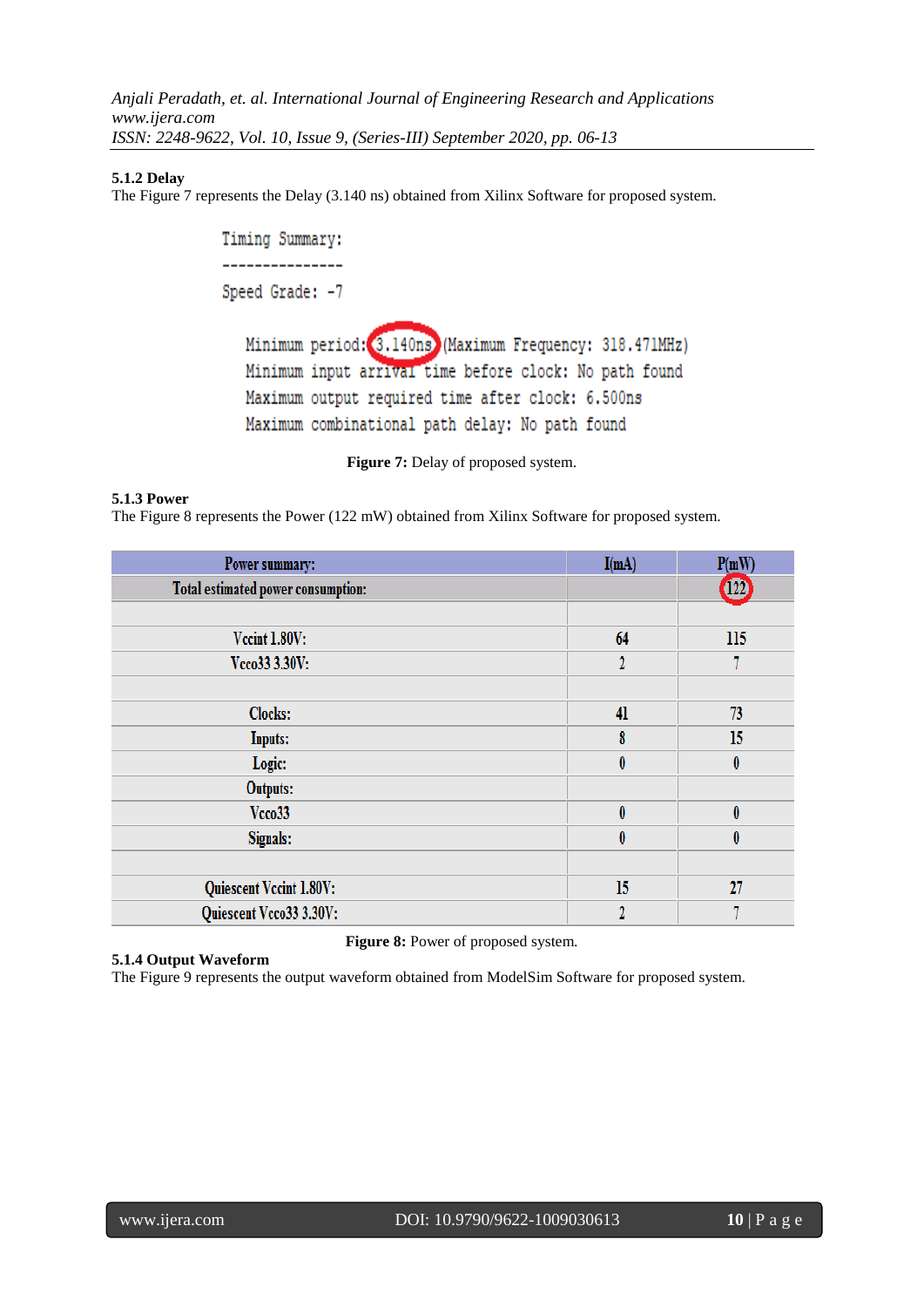|       | Messages                             |                 |          |                      |         |                                                 |         |         |         |         |                                |         |         |         |                                  |         |       |
|-------|--------------------------------------|-----------------|----------|----------------------|---------|-------------------------------------------------|---------|---------|---------|---------|--------------------------------|---------|---------|---------|----------------------------------|---------|-------|
|       | final/clk                            | $\mathbf{0}$    |          |                      |         |                                                 |         |         |         |         |                                |         |         |         |                                  |         |       |
|       | /final/rst                           | $\mathbf{0}$    |          |                      |         |                                                 |         |         |         |         |                                |         |         |         |                                  |         |       |
|       | /final/init                          | 00110011        | 00110011 |                      |         |                                                 |         |         |         |         |                                |         |         |         |                                  |         |       |
|       | $\blacktriangleright$ /final/write 1 | 0               |          |                      |         |                                                 |         |         |         |         |                                |         |         |         |                                  |         |       |
|       | /final/read1                         |                 |          |                      |         |                                                 |         |         |         |         |                                |         |         |         |                                  |         |       |
|       | /final/mra en                        |                 |          |                      |         |                                                 |         |         |         |         |                                |         |         |         |                                  |         |       |
|       | /final/sp_en                         |                 |          |                      |         |                                                 |         |         |         |         |                                |         |         |         |                                  |         |       |
|       | /final/cm en                         |                 |          |                      |         |                                                 |         |         |         |         |                                |         |         |         |                                  |         |       |
|       | final/v out                          | 10000100        |          | 101110 111101 111010 |         | I10101 I01010                                   |         |         |         |         |                                |         |         |         |                                  |         |       |
|       | $\Box \rightarrow$ /final/d out      | 00110011        |          |                      |         | 11 (01101 (00110 (10011 (11001 (01100 (00110011 |         |         |         |         |                                |         |         |         |                                  |         |       |
|       | /final/rw1                           |                 |          |                      |         |                                                 |         |         |         |         |                                |         |         |         |                                  |         |       |
|       | /final/rw2                           |                 |          |                      |         |                                                 |         |         |         |         |                                |         |         |         |                                  |         |       |
|       | /final/rw3                           |                 |          |                      |         |                                                 |         |         |         |         |                                |         |         |         |                                  |         |       |
|       | /final/rw4                           |                 |          |                      |         |                                                 |         |         |         |         | Ispare row allocated for row-4 |         |         |         |                                  |         |       |
|       | /final/rw5                           |                 |          |                      |         |                                                 |         |         |         |         |                                |         |         |         |                                  |         |       |
|       | /final/rw6                           |                 |          |                      |         |                                                 |         |         |         |         |                                |         |         |         |                                  |         |       |
|       | /final/rw7                           |                 |          |                      |         |                                                 |         |         |         |         |                                |         |         |         |                                  |         |       |
|       | /final/rw8                           |                 |          |                      |         |                                                 |         |         |         |         |                                |         |         |         |                                  |         |       |
|       | /final/rw9                           |                 |          |                      |         |                                                 |         |         |         |         |                                |         |         |         |                                  |         |       |
|       | /final/rw10                          |                 |          |                      |         |                                                 |         |         |         |         |                                |         |         |         |                                  |         |       |
|       | $\frac{1}{\text{final}/\text{cw1}}$  |                 |          |                      |         |                                                 |         |         |         |         |                                |         |         |         |                                  |         |       |
|       | /final/cw2                           |                 |          |                      |         |                                                 |         |         |         |         |                                |         |         |         |                                  |         |       |
|       | /final/cw3                           |                 |          |                      |         |                                                 |         |         |         |         |                                |         |         |         | Ispare dm allocated for column-3 |         |       |
|       | /final/cw4                           |                 |          |                      |         |                                                 |         |         |         |         |                                |         |         |         |                                  |         |       |
|       | /final/cw5                           |                 |          |                      |         |                                                 |         |         |         |         |                                |         |         |         |                                  |         |       |
|       | /final/cw6                           |                 |          |                      |         |                                                 |         |         |         |         |                                |         |         |         |                                  |         |       |
|       | /final/cw7                           |                 |          |                      |         |                                                 |         |         |         |         |                                |         |         |         |                                  |         |       |
|       | /final/cw8                           |                 |          |                      |         |                                                 |         |         |         |         |                                |         |         |         |                                  |         |       |
|       | /final/d_out_f                       | 00110011        |          |                      |         | 11 (01101 (00110 (11000 (11001 (00111 (00110011 |         |         |         |         |                                |         |         |         |                                  |         |       |
|       | /final/a out                         | 00000001        |          |                      |         |                                                 |         |         |         |         |                                |         |         |         |                                  |         |       |
|       | /final/fal add                       | <b>UUUUUUUU</b> | UUWUUU   |                      |         |                                                 |         |         |         |         |                                |         |         |         |                                  |         |       |
|       | /final hi0/elk                       |                 |          |                      |         |                                                 |         |         |         |         |                                |         |         |         |                                  |         | udunu |
| 4 T K | Now                                  | 4300 ns         | 2200 ns  |                      | 2400 ns |                                                 | 2600 ns | 2800 ns | 3000 ns | 3200 ns |                                | 3400 ns | 3600 ns | 3800 ns | 4000 ns                          | 4200 ns |       |
|       | Cursor 1                             | 4761 ns         |          |                      |         |                                                 |         |         |         |         |                                |         |         |         |                                  |         |       |

Figure 9: Proposed system Output waveform

#### **5.2 Performance Analysis**

Table 1 shows the comparison between the Area, Delay and Power of the existing and proposed models.

| <b>Table 1:</b> Comparison table of the area, delay and |
|---------------------------------------------------------|
| power of the existing and proposed model.               |

| <b>BIRA Models</b> | <b>AREA</b> (Total<br>Equivalent<br>gate count for<br>design) | DELAY (in<br>ns) | <b>POWER</b><br>(mW) |  |  |
|--------------------|---------------------------------------------------------------|------------------|----------------------|--|--|
| Existing System    | 1.549                                                         | 8.389            | 147                  |  |  |
| Proposed System    | 166                                                           | 3.140            | 122                  |  |  |

Comparison of the area for the existing and proposed system are shown in figure 10. The area of the existing system is 1,549 and proposed system is 166 total equivalent gate count respectively.



**Figure 10:** Area results.

Comparison of the delay for the existing and proposed system are shown in figure 11. The delay of the existing system is 8.389 ns and proposed system is 3.140 ns respectively.





י

www.ijera.com DOI: 10.9790/9622-1009030613 **11** | P a g e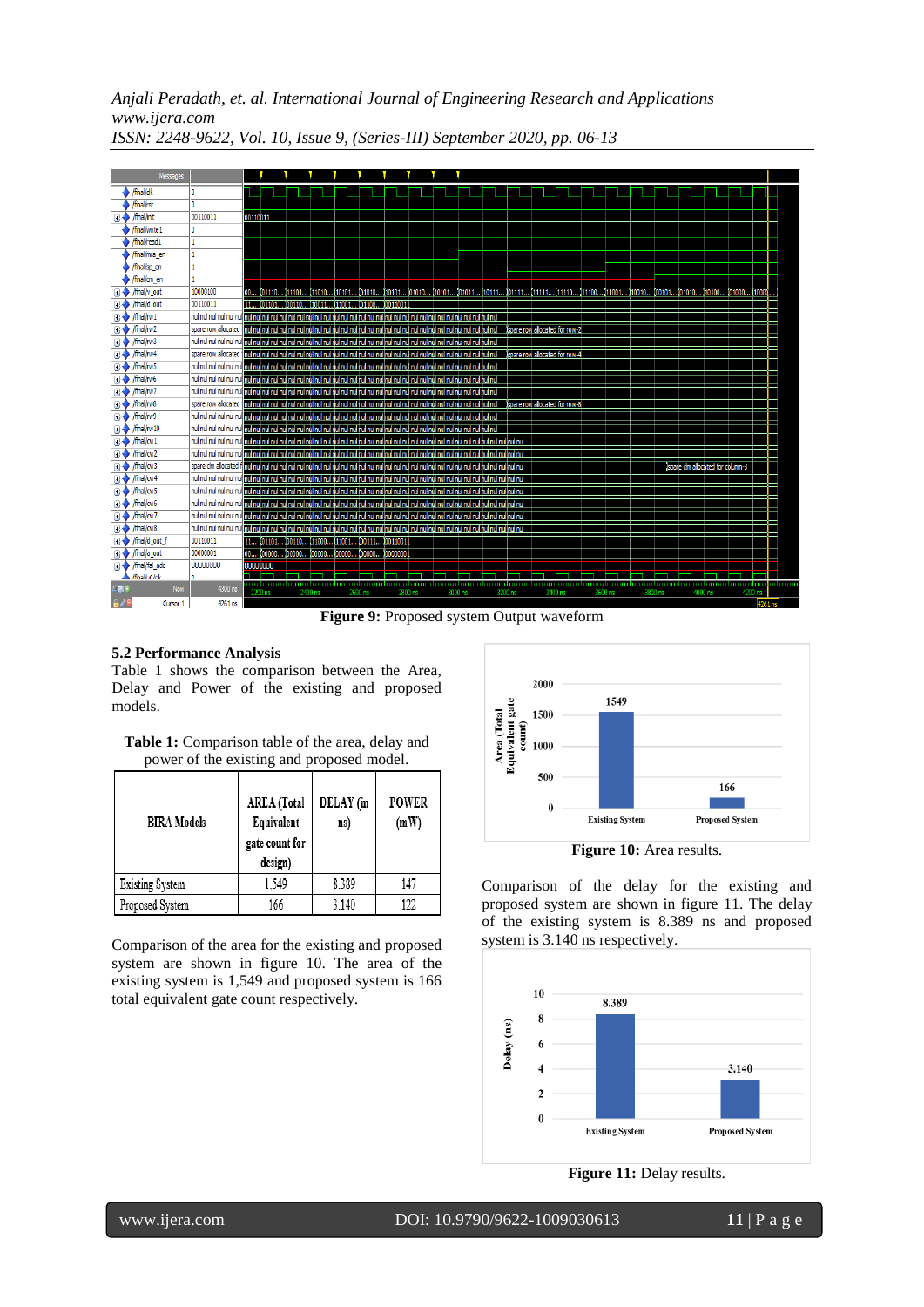Comparison of the power consumption for the existing and proposed system are shown in figure 12. The power consumption of the existing system is 147 mW and proposed system is 122 mW respectively.



Figure 12: Power consumption results.

## **VI. CONCLUSION**

 This paper carries out a detailed investigation of the faults, and it proposes an efficient BIRA approach using the characteristics of these faults. The proposed BIRA algorithm using threshold technique can acquire the smallest area overhead and can have a 100% repair rate. The experimental results from both the circuit and application levels demonstrate that the proposed system delivers greater improvements in energy saving, design area and reducing delay. From this paper it can be concluded that the proposed BIRA approach using threshold technique and spare wire allocation has the smallest area (166 Total Equivalent gate count for design), delay (3.140 ns) and power consumption (122 mW) compared with the existing method. In conclusion, it is expected that the proposed BIRA approach will prove to be a practical solution to the yield and reliability problems commonly encountered in commodity memories.

#### **REFERENCES**

- [1]. M. Lee, L.-M. Denq, and C.-W. Wu, "A memory built-in self-repair scheme based on configurable spares," *IEEE Trans. Comput.- Aided Des. Integr. Circuits Syst., vol. 30, no. 6,* pp. 919-929, Jun. 2011.
- [2]. P. Habiby and R. Niarakiasli, "An improved BIRA for memories with optimal repair rate using a flipping analyzer," *in Proc. ICEE, May 2012*, pp. 188-193.
- [3]. W. Kang, H. Cho, J. Lee, and S. Kang, "A BIRA for memories with an optimal repair rate using spare memories for area reduction*," IEEE Trans. Very Large Scale*

*Integr. Syst., vol. 22, no. 11,* pp. 2336-2349, Nov. 2014.

- [4]. C.-H. Oh, S.-E. Kim, and J.-S. Yang, "A BIRA using fault-free memory region for area reduction," *in Proc. APCCAS, Oct. 2016,* pp. 480-482.
- [5]. J.Kim, W. Lee, K. Cho, and S. Kang, "Hardware-efficient built-in redundancy analysis for memory with various spares,' *IEEE Trans. Very Large Scale Integr. Syst., vol. 25, no. 3,* pp. 844-856, Mar. 2017.
- [6]. C.-T. Huang, C.-F. Wu, J.-F. Li, and C.-W. Wu, "Built-in redundancy analysis for memory yield improvement," *IEEE Trans. Rel., vol. 52, no. 4,* pp. 386-399, Dec. 2003.
- [7]. J.-F. Li, J.-C. Yeh, R.-F. Huang, and C. –W. Wu, "A built-in self-repair design for RAMs with 2-D redundancy*," IEEE Trans. Very Large Scale Integr. Syst., vol. 13, no. 6,* pp. 742-745, Jun. 2005.
- [8]. S.-K. Lu, Y.-C. Tsai, C.-H. Hsu, K.-H. Wang, and C.-W. Wu, "Efficient built-in redundancy analysis for embedded memories with 2-D redundancy," *IEEE Trans. Very Large Scale Integr. Syst., vol. 14, no. 1,* pp. 34-42, Jan. 2006.
- [9]. K. Pagiamtzis and A. Sheikholeslami, "Content-addressable memory (CAM) circuits and architecture: A tutorial and survey*," IEEE J. Solid-State Circuits, vol. 41, no. 3,* pp. 712-727, Mar. 2006.
- [10]. W. Jeong, I. Kang, K. Jin, and S. Kang, "A fast built-in redundancy analysis for memories with optimal repair rate using a line-based search tree," *IEEE Trans. Very Large Scale Integr. Syst., vol. 17, no. 12,* pp. 1665-1678, Dec. 2009.
- [11]. T.-W. Tseng, J.-F. Li, and C.-C. Hsu, "ReBISR: A reconfigurable built-in selfrepair scheme for random access memories in SOCs," *IEEE Trans. Very Large Scale Integr. Syst., vol. 18, no. 6,* pp. 921–932, Jun. 2010.
- [12]. W. Jeong, J. Lee, T. Han, K. Lee, and S. Kang, "An advanced BIRA for memories with an optimal repair rate and fast analysis speed using a branch analyzer,*" IEEE Trans. Comput.-Aided Des. Integr. Circuits Syst., vol. 29, no. 12,* pp. 2014-2026, Dec. 2010.
- [13]. T.-J. Chen, J.-F. Li, and T.-W. Tseng, "Costefficient built-in redundancy analysis with optimal repair rate for RAMs," *IEEE Trans. Comput.- Aided Design Integr. Circuits Syst., vol. 31, no. 6,* pp. 930–940, Jun. 2012.
- [14]. B.-Y. Lin, M. Lee, and C.-W. Wu, "Exploration methodology for 3D memory redundancy architectures under redundancy